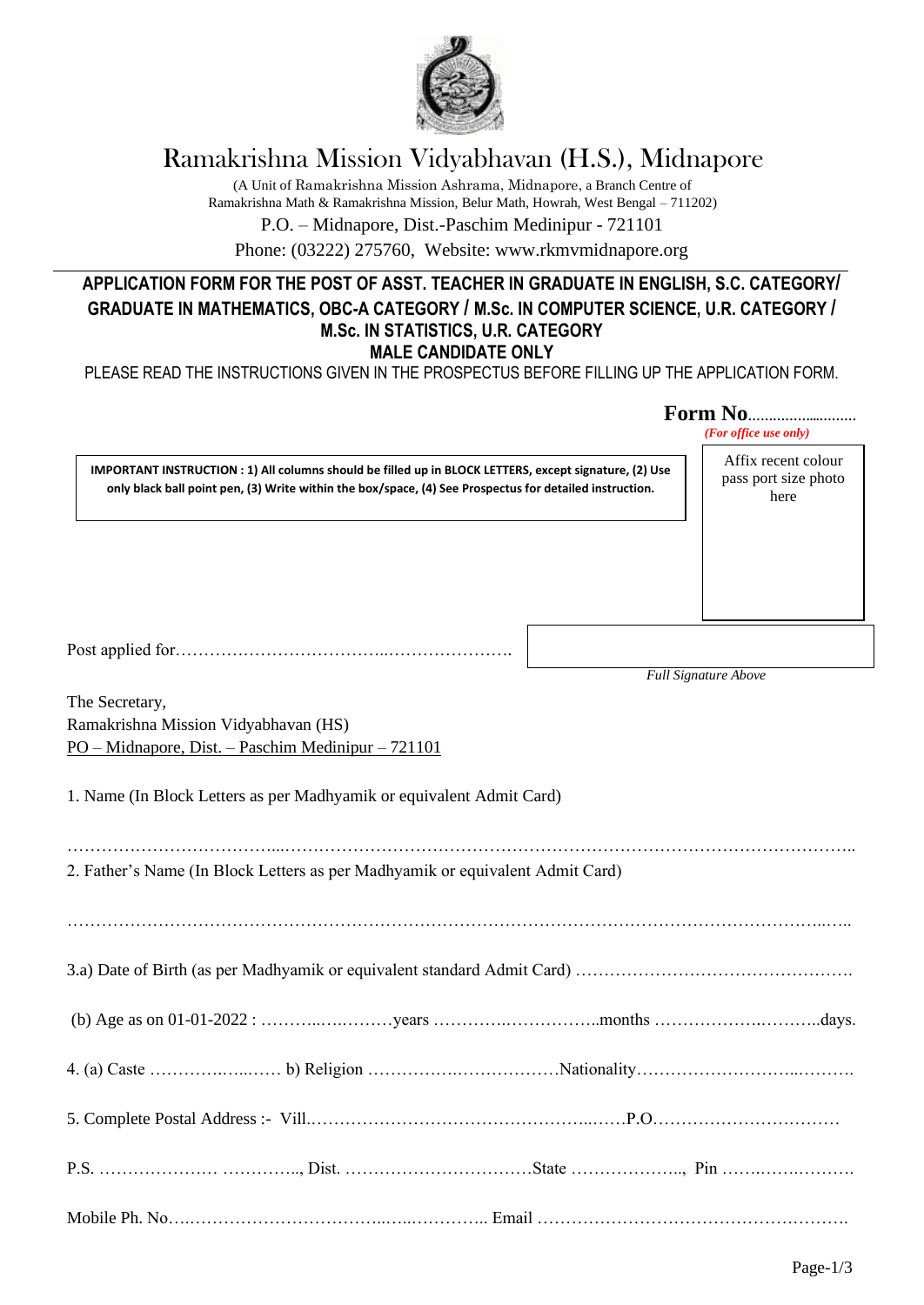### 6. a) Particulars of School Education: -

| Name of     | Year of | Board / | Full         | <b>Marks</b> | Division | $%$ of       | Subjects | Academic                  |
|-------------|---------|---------|--------------|--------------|----------|--------------|----------|---------------------------|
| Examination | Passing | Council | <b>Marks</b> | Obtd.        | /Class   | <b>Marks</b> |          | Score (for<br>office use) |
|             |         |         |              |              |          |              |          |                           |
| Madhyamik / |         |         |              |              |          |              |          |                           |
| Equivalent  |         |         |              |              |          |              |          |                           |
|             |         |         |              |              |          |              |          |                           |
|             |         |         |              |              |          |              |          |                           |
|             |         |         |              |              |          |              |          |                           |
|             |         |         |              |              |          |              |          |                           |
|             |         |         |              |              |          |              |          |                           |

| Name of     | Year of | Board / | Full         | <b>Marks</b> | Division | $%$ of       | Subjects | Academic                  |
|-------------|---------|---------|--------------|--------------|----------|--------------|----------|---------------------------|
| Examination | Passing | Council | <b>Marks</b> | Obtd.        | /Class   | <b>Marks</b> |          | Score (for<br>office use) |
| Higher      |         |         |              |              |          |              |          |                           |
| Secondary / |         |         |              |              |          |              |          |                           |
| Equivalent  |         |         |              |              |          |              |          |                           |
|             |         |         |              |              |          |              |          |                           |

b) Particulars of Higher Studies :-

| Name of     | Year of | Examining  | Subjects | Full         | Part | Part | Part | Total         | $%$ of       | Academic    |
|-------------|---------|------------|----------|--------------|------|------|------|---------------|--------------|-------------|
| Examination | Passing | University |          | <b>Marks</b> |      | П    | Ш    | <b>Marks</b>  | <b>Marks</b> | Score (for  |
|             |         |            |          |              | (A)  | (B)  | (C)  | Obtd.         |              | office use) |
|             |         |            |          |              |      |      |      | $(A + B + C)$ |              |             |
| Graduation  |         |            |          |              |      |      |      |               |              |             |
|             |         |            |          |              |      |      |      |               |              |             |
|             |         |            |          |              |      |      |      |               |              |             |

| Name of the | Year of | Examining  | Subjects | Full         | Part | Part | Total     | $%$ of       | Academic    |
|-------------|---------|------------|----------|--------------|------|------|-----------|--------------|-------------|
| Examination | Passing | University |          | <b>Marks</b> |      | П    | Marks     | <b>Marks</b> | Score (for  |
|             |         |            |          |              | (A)  | (B)  | Obtained  |              | office use) |
|             |         |            |          |              |      |      | $(A + B)$ |              |             |
| Post        |         |            |          |              |      |      |           |              |             |
| Graduate    |         |            |          |              |      |      |           |              |             |

c) Particulars of B.Ed. / Equivalent :-

| Name of the | Academic | Name of     | Examining  | Subject | Full         | Total        | $%$ of       | Academic    |
|-------------|----------|-------------|------------|---------|--------------|--------------|--------------|-------------|
| Examination | Session  | the         | University |         | <b>Marks</b> | <b>Marks</b> | <b>Marks</b> | Score (for  |
|             |          | Institution |            |         |              | Obtd. $&$    |              | office use) |
|             |          |             |            |         |              | Class        |              |             |
| B.Ed. or    |          |             |            |         |              |              |              |             |
| Equivalent  |          |             |            |         |              |              |              |             |

d) Other Qualification (if any):-